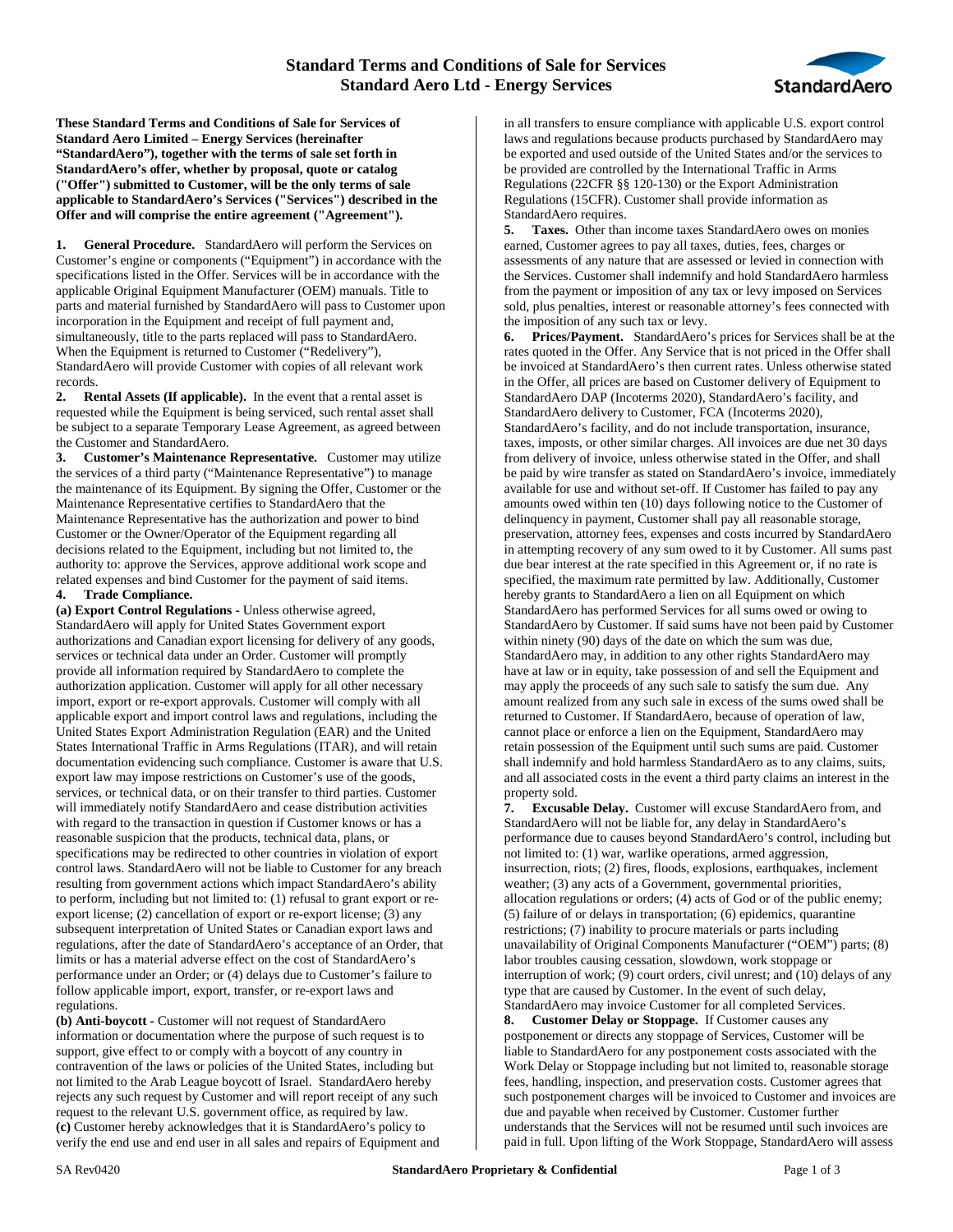## **Standard Terms and Conditions of Sale for Services Standard Aero Ltd - Energy Services**



the impact to the Redelivery Schedule and provide Customer with a new Redelivery date.

**9. Warranty.** StandardAero warrants that for a period of one year after the date of redelivery its Services will be free from defects in workmanship. StandardAero's obligation is limited to repair of the part which failed due to defects in StandardAero's workmanship. The remaining warranty period for any such repair will be the unexpired portion of the original warranty. No warranty is given with respect to any assembly or part which is not manufactured or repaired by StandardAero; StandardAero will pass through to Customer the warranty of the manufacturer or repairer of record for the respective assembly or part. StandardAero will pay freight charges for return to the customer of the engine, module, assembly, or part, repaired by StandardAero as a result of a valid warranty claim. **This warranty is exclusive and in lieu of all other warranties including warranties of merchantability and fitness for a particular purpose.** This warranty is not assignable without StandardAero's written consent and is applicable only if the engine, module, assembly, or part (a) has been transported, stored, installed, operated, and maintained in accordance with the then-current recommendations of the engine manufacturer as stated in its manuals, Service Bulletins or written instructions, as well as StandardAero's recommendations, and; (b) has not been altered, modified or repaired by anyone other than StandardAero; and (c) has not been subjected to accident, misuse, abuse or neglect.

**10. StandardAero Indemnity.** StandardAero will indemnify Customer from third party losses for damage to or destruction of any property or any injury to or death of any person caused solely by StandardAero's grossly negligent performance of the Services and for which, as a condition of such indemnification, Customer has promptly given notice of such claim; provided, however, StandardAero's obligation to indemnify Customer shall not exceed One Million (\$1,000,000 USD) and in no event shall StandardAero be required to indemnify Customer for any losses arising from Customer's negligence or misconduct. The indemnification provided hereunder shall be Customer's sole and exclusive remedy for such third party losses. StandardAero shall indemnify Customer from and against all losses resulting in injuries or damages suffered by employees of StandardAero to the extent they arise from performance of the Services hereunder. The indemnity provided herein shall expire at such time the Equipment is serviced by any other service provider.

**11. Customer Indemnity.** Customer will indemnify StandardAero from third party losses for damage to or destruction of any property (including the Equipment) or any injury to or death of any person caused solely by Customer's use, operation, repair, maintenance, or disposition of the Equipment; provided, however, Customer shall not be required to indemnify StandardAero for any losses caused solely by StandardAero's gross negligence or willful misconduct in its performance of the Services. Customer shall indemnify StandardAero from and against all losses resulting in injuries or damages suffered by employees of Customer and Customer's Maintenance Representative while on the premises of StandardAero.

**12. Limitation of Liability. The total liability of StandardAero of any nature (including negligence but excluding gross negligence or willful misconduct), shall not exceed the dollar value of the amounts paid by Customer for the Services provided. This limitation of liability applies to the extent permitted by the applicable law and regardless of whether any liability arises from breach of contract, warranty, tort, or by operation of law, or otherwise. The customer hereby waives and releases StandardAero from any and all claims for any amount in excess of the amount specified in this section. Neither Party shall be liable for indirect, special, incidental, punitive or consequential damages including, without limitation, loss of use, revenue, profits or diminution of value, even if StandardAero has been advised of the possibility of such damages or loss, whether as a result of breach of contract, warranty and any other claims at law or in equity including claims for fraud or tort.**

**13. Customer Insurance.** If StandardAero is providing Services on Customer's Equipment or StandardAero is providing a rental asset while

Customer's Equipment is being serviced, Customer shall, at its expense, procure, maintain and keep in full force and effect insurance to protect the value of the Equipment. Additionally, Customer shall, at its expense, for the same duration, procure, maintain and keep in full force and effect a general liability policy with minimum limits of \$1,000,000.00 per occurrence, and will name StandardAero as an additional insured. All Customer policies will be endorsed to waive any and all subrogation against StandardAero. Upon StandardAero request, Customer will provide StandardAero with Certificates of Insurance evidencing the waiver of subrogation and providing that the insurance may not be cancelled without 30 days prior written notice to StandardAero. Customer acknowledges that StandardAero shall not be liable for damage to customer Equipment while in the care, custody or control of StandardAero if such damage was a result of an Act of God or reasons beyond the control of StandardAero unless such damage is due to the gross negligence or willful misconduct of StandardAero. Customer also acknowledges that StandardAero is not liable for loss/damage to others property, personal injury or death of any person, unless such occurrence is solely caused by Equipment improperly repaired by StandardAero under the terms of this Agreement.

**14. StandardAero Insurance.** StandardAero, at its expense, will maintain until Redelivery of the Equipment or completion of the Services, the following insurance coverage: Commercial General Liability in the amount of \$1,000,000 USD per occurrence (\$2,000,000 General Aggregate) and Workers' Compensation coverage in the amount of \$1,000,000 per occurrence.

**15. Confidentiality.** Unless agreed in writing, any information shared with each other shall be held in confidence and may not be disclosed to others. This does not apply to information which: (a) is or becomes part of the general public knowledge other than as a result of breach of any confidentiality obligation; or (b) which was known prior to receipt from the non-disclosing party. This Agreement does not give either party the right to use the trademarks of the other or grant any rights to any patent or proprietary data owned or licensed by the other party, which may be accomplished by a separate agreement as needed.

**16. Intellectual Property.** Except as specifically set forth in writing and signed by both parties, StandardAero shall retain control and ownership of all inventions, designs and processes, or other intellectual property owned, controlled, used, invented, first reduced to practice, or possessed by StandardAero prior to and during the performance of the services contemplated hereby. All Proprietary Data, tools, drawings, schematics, (etc.) in the possession of StandardAero at the commencement of, or used during the services remain the property of StandardAero or its licensor. StandardAero agrees that all tangible and intangible property, including, but not limited to tools, tool drawings, materials, drawings, documents or data furnished to StandardAero by Customer, or any materials affixed or attached thereto, shall be and remain the personal property of Customer, and shall be used by StandardAero solely to render services or provide products to Customer.

**17. Termination.** Either Party may terminate this Agreement upon thirty (30) days written notice for breach of any material provision, unless such breach is cured within the thirty (30) days. StandardAero may terminate this Agreement immediately, without prejudice to any other rights and remedies it may have at law, in equity, or pursuant to this Agreement, if Customer (a) fails to make any of the required payments when due, (b) makes any agreement with Customer's creditors due to Customer's inability to make timely payment of Customer's debts, (c) enters into compulsory or voluntary liquidation, (d) becomes insolvent, or (e) becomes subject to the appointment of a receiver of all or a material part of Customer's assets. Upon any such termination, Customer will not be relieved of Customer's obligation to pay for Services performed and Customer's Equipment may be placed into storage in accordance with Section 18.

**18. Risk of Loss.** Risk of loss or damage to the Equipment will pass to Customer upon Redelivery. If Customer's Equipment cannot be Redelivered when ready due to Customer's 1) act or failure to act, including but not limited to, the failure to make payment 2) refusal to accept Redelivery, or 3) request that Redelivery not be made when